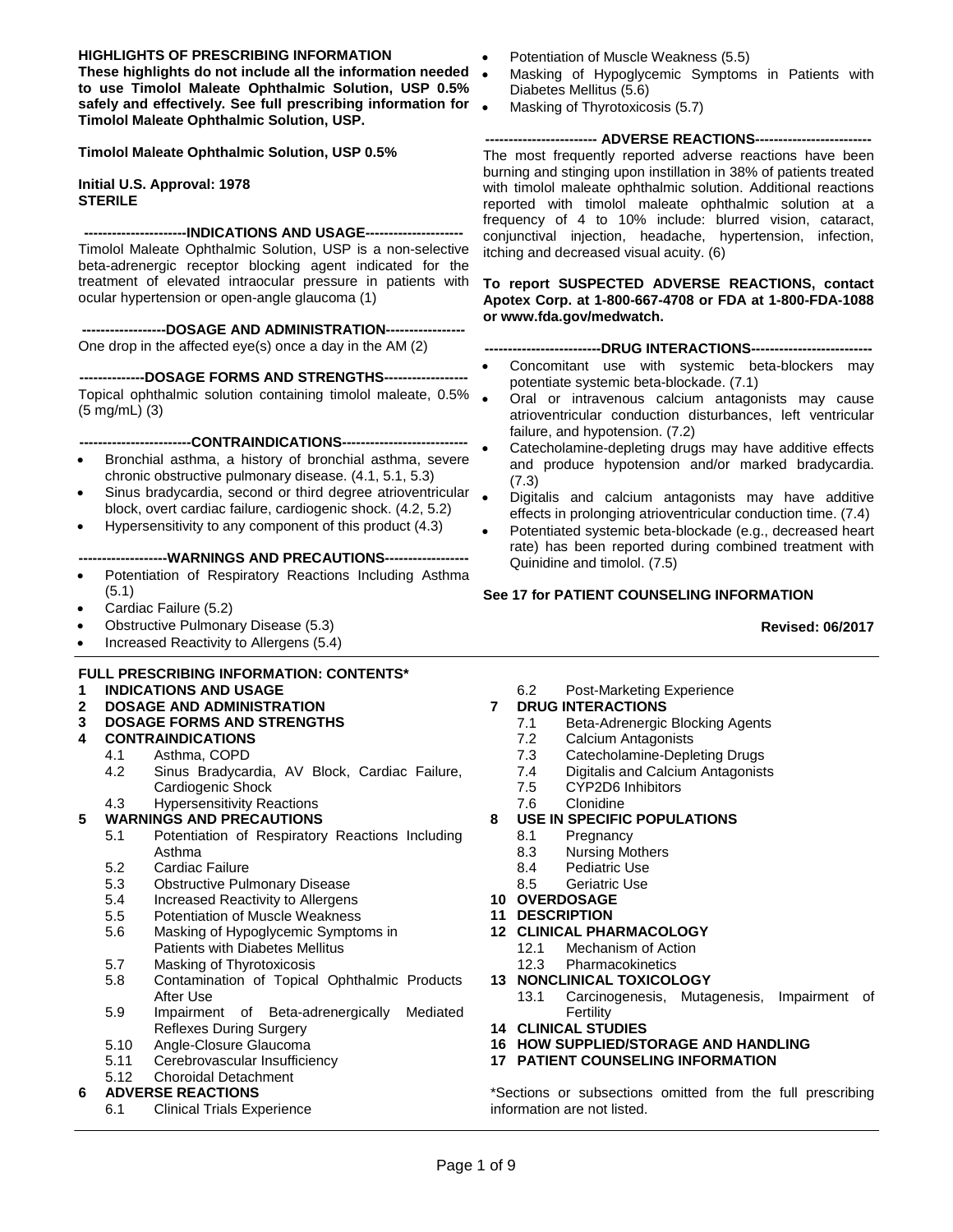## **FULL PRESCRIBING INFORMATION**

## **1 INDICATIONS AND USAGE**

Timolol Maleate Ophthalmic Solution, USP 0.5% is a non-selective beta-adrenergic receptor blocking agent indicated in the treatment of elevated intraocular pressure (IOP) in patients with ocular hypertension or open-angle glaucoma.

### **2 DOSAGE AND ADMINISTRATION**

One drop of timolol maleate ophthalmic solution, 0.5% should be administered in the affected eye(s) once a day in the AM.

### **3 DOSAGE FORMS AND STRENGTHS**

Topical ophthalmic solution containing 5 mg/mL timolol (6.8 mg/mL of timolol maleate).

## **4 CONTRAINDICATIONS**

#### **4.1 Asthma, COPD**

Timolol maleate ophthalmic solution is contraindicated in patients with bronchial asthma; a history of bronchial asthma; severe chronic obstructive pulmonary disease (see **WARNINGS AND PRECAUTIONS, 5.1, 5.3**).

## **4.2 Sinus Bradycardia, AV Block, Cardiac Failure, Cardiogenic Shock**

Timolol maleate ophthalmic solution is contraindicated in patients with sinus bradycardia; second or third degree atrioventricular block; overt cardiac failure (see **WARNINGS AND PRECAUTIONS, 5.2**); cardiogenic shock.

#### **4.3 Hypersensitivity Reactions**

Timolol maleate ophthalmic solution is contraindicated in patients who have exhibited a hypersensitivity reaction to any component of this product in the past.

## **5 WARNINGS AND PRECAUTIONS**

## **5.1 Potentiation of Respiratory Reactions Including Asthma**

Timolol maleate ophthalmic solution contains timolol maleate; and although administered topically, it can be absorbed systemically. Therefore, the same adverse reactions found with systemic administration of beta-adrenergic blocking agents may occur with topical administration. For example, severe respiratory reactions and cardiac reactions including death due to bronchospasm in patients with asthma, and rarely death in association with cardiac failure, have been reported following systemic or ophthalmic administration of timolol maleate (see **CONTRAINDICATIONS, 4.1**).

#### **5.2 Cardiac Failure**

Sympathetic stimulation may be essential for support of the circulation in individuals with diminished myocardial contractility, and its inhibition of beta-adrenergic receptor blockade may precipitate more severe failure.

In patients without a history of cardiac failure, continued depression of the myocardium with beta-blocking agents over a period of time can, in some cases, lead to cardiac failure. At the first sign or symptom of cardiac failure, timolol maleate ophthalmic solution should be discontinued (see also **CONTRAINDICATIONS, 4.2**).

#### **5.3 Obstructive Pulmonary Disease**

Patients with chronic obstructive pulmonary disease (e.g., chronic bronchitis, emphysema) of mild or moderate severity, bronchospastic disease, or a history of bronchospastic disease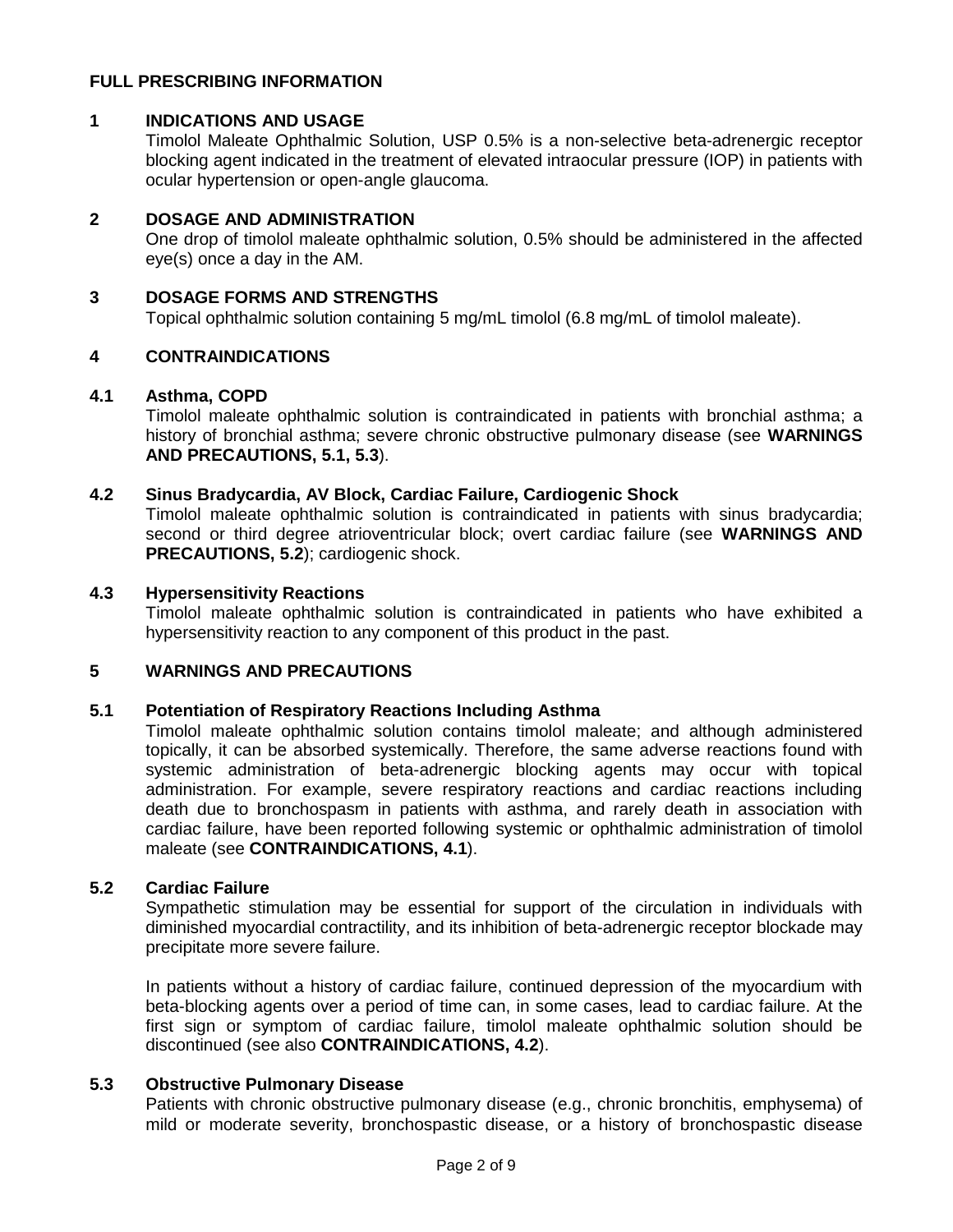[other than bronchial asthma or a history of bronchial asthma in which timolol maleate ophthalmic solution is contraindicated (see **CONTRAINDICATIONS, 4.2**)] should, in general, not receive beta-blocking agents, including timolol maleate ophthalmic solution.

## **5.4 Increased Reactivity to Allergens**

While taking beta-blockers, patients with a history of atopy or a history of severe anaphylactic reactions to a variety of allergens may be more reactive to repeated accidental, diagnostic, or therapeutic challenge with such allergens. Such patients may be unresponsive to the usual doses of epinephrine used to treat anaphylactic reactions.

## **5.5 Potentiation of Muscle Weakness**

Beta-adrenergic blockade has been reported to potentiate muscle weakness consistent with certain myasthenic symptoms (e.g., diplopia, ptosis, and generalized weakness). Timolol has been reported rarely to increase muscle weakness in some patients with myasthenia gravis or myasthenic symptoms.

## **5.6 Masking of Hypoglycemic Symptoms in Patients with Diabetes Mellitus**

Beta-adrenergic blocking agents should be administered with caution in patients subject to spontaneous hypoglycemia or to diabetic patients (especially those with labile diabetes) who are receiving insulin or oral hypoglycemic agents. Beta-adrenergic receptor blocking agents may mask the signs and symptoms of acute hypoglycemia.

#### **5.7 Masking of Thyrotoxicosis**

Beta-adrenergic blocking agents may mask certain clinical signs (e.g., tachycardia) of hyperthyroidism. Patients suspected of developing thyrotoxicosis should be managed carefully to avoid abrupt withdrawal of beta-adrenergic blocking agents that might precipitate a thyroid storm.

#### **5.8 Contamination of Topical Ophthalmic Products After Use**

There have been reports of bacterial keratitis associated with the use of multiple-dose containers of topical ophthalmic products. These containers had been inadvertently contaminated by patients who, in most cases, had a concurrent corneal disease or a disruption of the ocular epithelial surface (see **PATIENT COUNSELING INFORMATION, 17**).

### **5.9 Impairment of Beta-adrenergically Mediated Reflexes During Surgery**

The necessity or desirability of withdrawal of beta-adrenergic blocking agents prior to major surgery is controversial. Beta-adrenergic receptor blockade impairs the ability of the heart to respond to beta-adrenergically mediated reflex stimuli. This may augment the risk of general anesthesia in surgical procedures. Some patients receiving beta-adrenergic receptor blocking agents have experienced protracted severe hypotension during anesthesia. Difficulty in restarting and maintaining the heartbeat has also been reported. For these reasons, in patients undergoing elective surgery, some authorities recommend gradual withdrawal of betaadrenergic receptor blocking agents. If necessary during surgery, the effects of betaadrenergic blocking agents may be reversed by sufficient doses of adrenergic agonists.

#### **5.10 Angle-Closure Glaucoma**

In patients with angle-closure glaucoma, the immediate objective of treatment is to reopen the angle. This may require constricting the pupil. Timolol maleate has little or no effect on the pupil. Timolol maleate ophthalmic solution should not be used alone in the treatment of angleclosure glaucoma.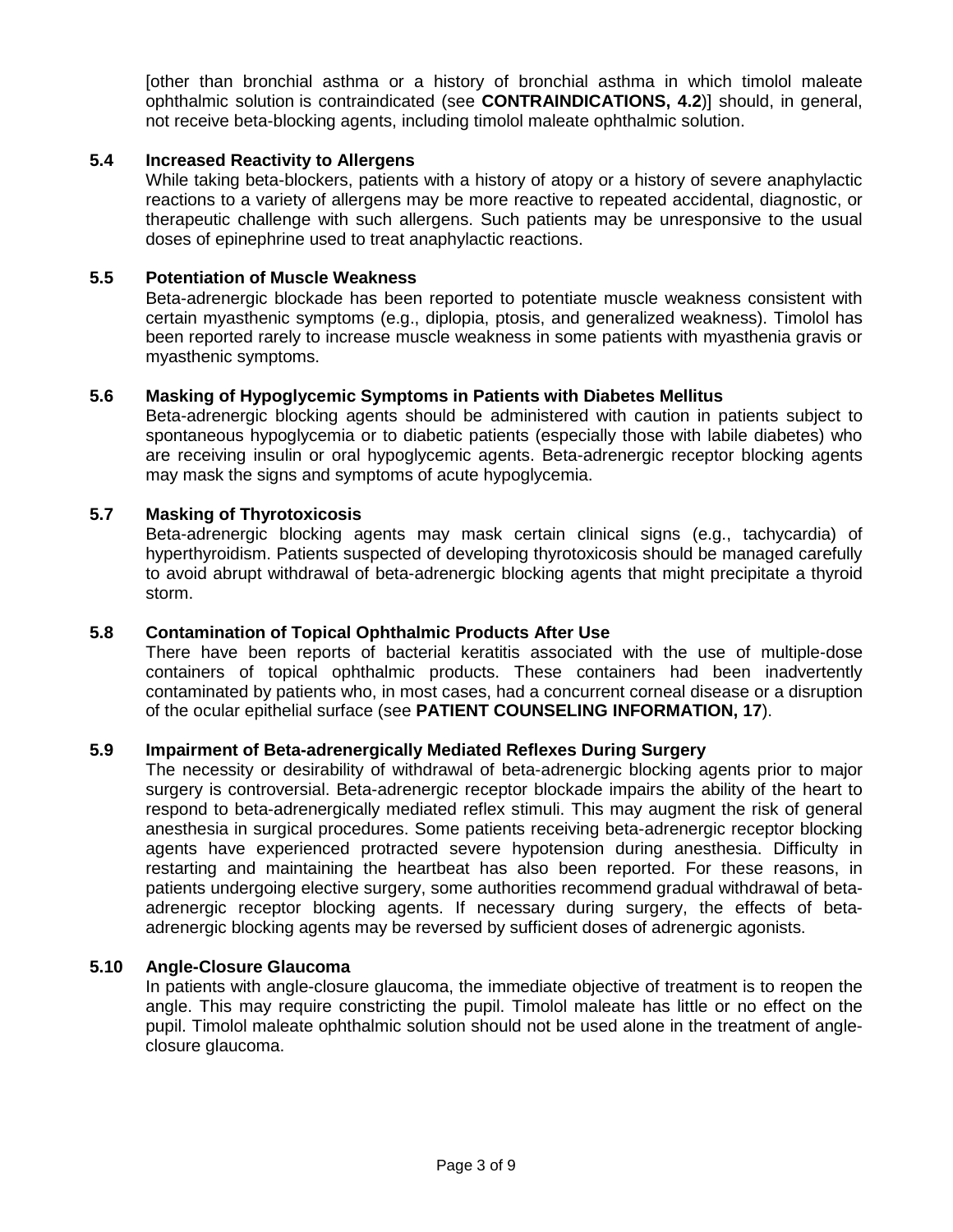## **5.11 Cerebrovascular Insufficiency**

Because of potential effects of beta-adrenergic blocking agents on blood pressure and pulse, these agents should be used with caution in patients with cerebrovascular insufficiency. If signs or symptoms suggesting reduced cerebral blood flow develop following initiation of therapy with timolol maleate ophthalmic solution, alternative therapy should be considered.

## **5.12 Choroidal Detachment**

Choroidal detachment after filtration procedures has been reported with the administration of aqueous suppressant therapy (e.g. timolol).

## **6 ADVERSE REACTIONS**

## **6.1 Clinical Trials Experience**

Because clinical trials are conducted under widely varying conditions, adverse reaction rates observed in the clinical trials of a drug cannot be directly compared to rates in the clinical trials of another drug and may not reflect the rates observed in practice.

The most frequently reported adverse reactions have been burning and stinging upon instillation in 38% of patients treated with timolol maleate ophthalmic solution. Additional reactions reported with timolol maleate ophthalmic solution at a frequency of 4 to 10% include: blurred vision, cataract, conjunctival injection, headache, hypertension, infection, itching and decreased visual acuity.

The following additional adverse reactions have been reported less frequently with ocular administration of this or other timolol maleate formulations.

## *Timolol (Ocular Administration)*

*Body as a whole:* Asthenia/fatigue and chest pain; *Cardiovascular:* Bradycardia, arrhythmia, hypotension, syncope, heart block, cerebral vascular accident, cerebral ischemia, cardiac failure, worsening of angina pectoris, palpitation, cardiac arrest, pulmonary edema, edema, claudication, Raynaud's phenomenon and cold hands and feet; *Digestive:* Nausea, diarrhea, dyspepsia, anorexia, and dry mouth; *Immunologic:* Systemic lupus erythematosus; *Nervous System/Psychiatric:* Dizziness, increase in signs and symptoms of myasthenia gravis, paresthesia, somnolence, insomnia, nightmares, behavioral changes and psychic disturbances including depression, confusion, hallucinations, anxiety, disorientation, nervousness and memory loss; *Skin:* Alopecia and psoriasiform rash or exacerbation of psoriasis; *Hypersensitivity:* Signs and symptoms of systemic allergic reactions, including angioedema, urticaria, and localized and generalized rash; *Respiratory:* Bronchospasm (predominantly in patients with pre-existing bronchospastic disease), respiratory failure, dyspnea, nasal congestion, cough and upper respiratory infections; *Endocrine:* Masked symptoms of hypoglycemia in diabetic patients (see **WARNINGS AND PRECAUTIONS, 5.6**); *Special Senses:* Signs and symptoms of ocular irritation including conjunctivitis, blepharitis, keratitis, ocular pain, discharge (e.g., crusting), foreign body sensation, itching and tearing, and dry eyes; ptosis, decreased corneal sensitivity; cystoid macular edema; visual disturbances including refractive changes and diplopia; pseudopemphigoid; choroidal detachment following filtration surgery (see **WARNINGS AND PRECAUTIONS, 5.12**); *Urogenital:* Retroperitoneal fibrosis, decreased libido, impotence, and Peyronie's disease.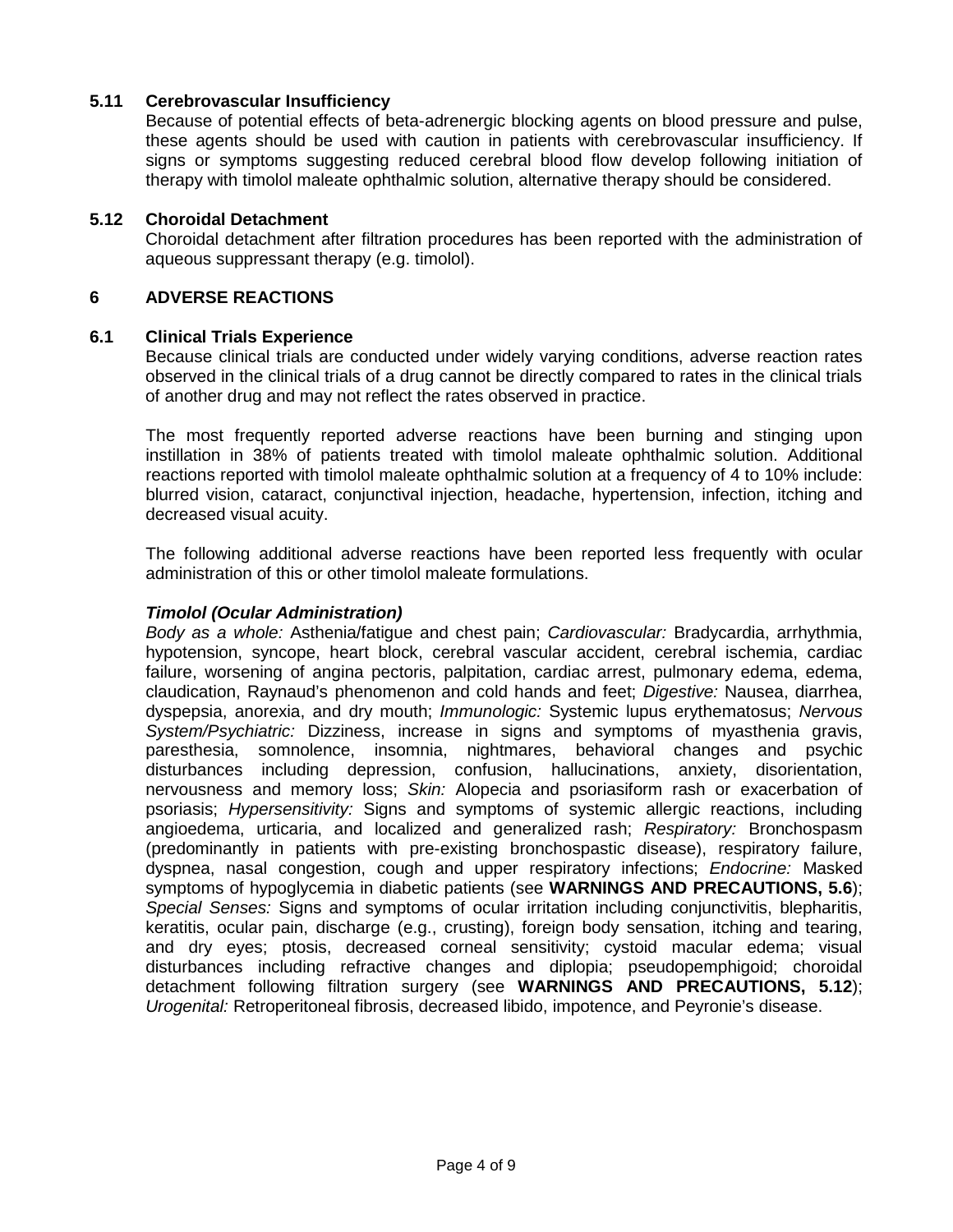# **6.2 Postmarketing Experience**

## *Oral Timolol/Oral Beta-blockers*

The following additional adverse reactions have been reported in clinical experience with ORAL timolol maleate or other ORAL beta-blocking agents and may be considered potential effects of ophthalmic timolol maleate: *Allergic:* Erythematous rash, fever combined with aching and sore throat, laryngospasm with respiratory distress; *Body as a Whole:* Extremity pain, decreased exercise tolerance, weight loss; *Cardiovascular:* Worsening of arterial insufficiency, vasodilatation; *Digestive*: Gastrointestinal pain, hepatomegaly, vomiting, mesenteric arterial thrombosis, ischemic colitis; *Hematologic*: Nonthrombocytopenic purpura; thrombocytopenic purpura, agranulocytosis; *Endocrine:* Hyperglycemia, hypoglycemia; *Skin:* Pruritus, skin irritation, increased pigmentation, sweating; *Musculoskeletal:* Arthralgia; *Nervous System/Psychiatric:* Vertigo, local weakness, diminished concentration, reversible mental depression progressing to catatonia, an acute reversible syndrome characterized by disorientation for time and place, emotional lability, slightly clouded sensorium and decreased performance on neuropsychometrics; *Respiratory:* Rales, bronchial obstruction; *Urogenital:*  Urination difficulties.

## **7 DRUG INTERACTIONS**

## **7.1 Beta-Adrenergic Blocking Agents**

Patients who are receiving a beta-adrenergic blocking agent orally and timolol maleate ophthalmic solution should be observed for potential additive effects of beta-blockade, both systemic and on intraocular pressure. The concomitant use of two topical beta-adrenergic blocking agents is not recommended.

## **7.2 Calcium Antagonists**

Caution should be used in the co-administration of beta-adrenergic blocking agents, such as timolol maleate ophthalmic solution, and oral or intravenous calcium antagonists because of possible atrioventricular conduction disturbances, left ventricular failure, and hypotension. In patients with impaired cardiac function, co-administration should be avoided.

# **7.3 Catecholamine-Depleting Drugs**

Close observation of the patient is recommended when a beta blocker is administered to patients receiving catecholamine-depleting drugs such as reserpine, because of possible additive effects and the production of hypotension and/or marked bradycardia, which may result in vertigo, syncope, or postural hypotension.

## **7.4 Digitalis and Calcium Antagonists**

The concomitant use of beta-adrenergic blocking agents with digitalis and calcium antagonists may have additive effects in prolonging atrioventricular conduction time.

## **7.5 CYP2D6 Inhibitors**

Potentiated systemic beta-blockade (e.g., decreased heart rate) has been reported during combined treatment with CYP2D6 inhibitors (e.g., quinidine) and timolol.

#### **7.6 Clonidine**

Oral beta-adrenergic blocking agents may exacerbate the rebound hypertension which can follow the withdrawal of clonidine. There have been no reports of exacerbation of rebound hypertension with ophthalmic timolol maleate.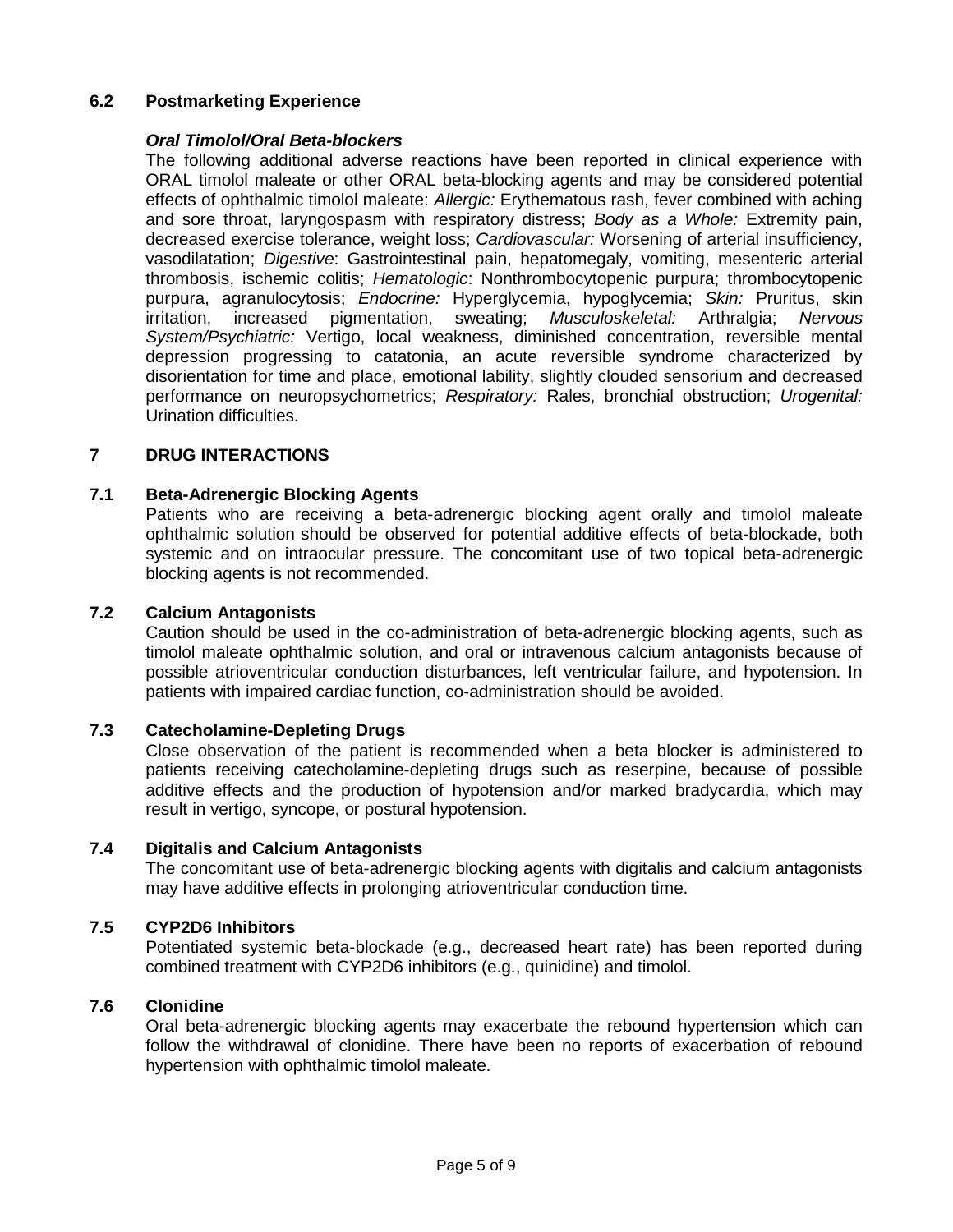## **8 USE IN SPECIFIC POPULATIONS**

## **8.1 Pregnancy**

## *Teratogenic Effects:*

*Pregnancy Category C:* Teratogenicity studies have been performed in animals. Teratogenicity studies with timolol in mice, rats, and rabbits at oral doses up to 50 mg/kg/day (7,000 times the systemic exposure following the maximum recommended human ophthalmic dose) demonstrated no evidence of fetal malformations. Although delayed fetal ossification was observed at this dose in rats, there were no adverse effects on postnatal development of offspring. Doses of 1000 mg/kg/day (142,000 times the systemic exposure following the maximum recommended human ophthalmic dose) were maternotoxic in mice and resulted in an increased number of fetal resorptions. Increased fetal resorptions were also seen in rabbits at doses of 14,000 times the systemic exposure following the maximum recommended human ophthalmic dose, in this case without apparent maternotoxicity.

There are no adequate and well-controlled studies in pregnant women. Timolol maleate ophthalmic solution should be used during pregnancy only if the potential benefit justifies the potential risk to the fetus.

## **8.3 Nur**s**ing Mothers**

Timolol has been detected in human milk following oral and ophthalmic drug administration. Because of the potential for serious adverse reactions from timolol maleate ophthalmic solution in nursing infants, a decision should be made whether to discontinue nursing or to discontinue the drug, taking into account the importance of the drug to the mother.

### **8.4 Pediatric Use**

Safety and effectiveness in pediatric patients have not been established.

#### **8.5 Geriatric Use**

No overall differences in safety or effectiveness have been observed between elderly and younger patients.

#### **10 OVERDOSAGE**

There have been reports of inadvertent overdosage with timolol maleate ophthalmic solution resulting in systemic effects similar to those seen with systemic beta-adrenergic blocking agents such as dizziness, headache, shortness of breath, bradycardia, bronchospasm, and cardiac arrest. An *in vitro* hemodialysis study, using 14C timolol added to human plasma or whole blood, showed that timolol was readily dialyzed from these fluids; however, a study of patients with renal failure showed that timolol did not dialyze readily.

## **11 DESCRIPTION**

Timolol Maleate Ophthalmic Solution, USP 0.5% is a non-selective beta-adrenergic receptor blocking agent. Its chemical name is (-)-1-(tert-butylamino)-3-[(4-morpholino-1,2,5-thiadiazol-3 yl)oxy]-2-propanol maleate (1:1) (salt). Timolol maleate possesses an asymmetric carbon atom in its structure and is provided as the levo-isomer.

Its molecular formula is  $C_{13}H_{24}N_{4}O_{3}S-C_{4}H_{4}O_{4}$  and its structural formula is: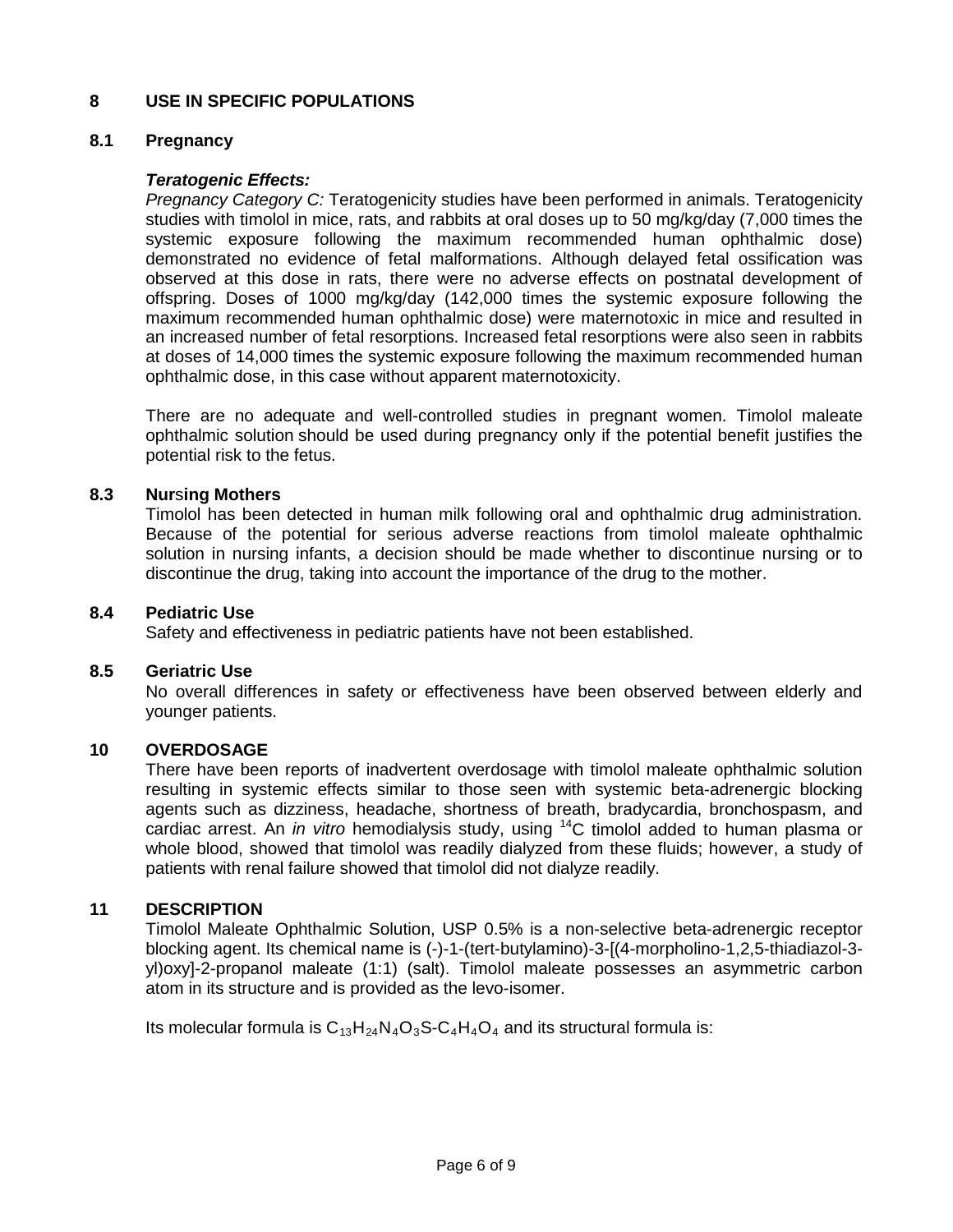

Timolol maleate has a molecular weight of 432.5. It is a white, or practically white, odorless, crystalline powder which is soluble in water, methanol, and alcohol. Timolol Maleate Ophthalmic Solution, USP is stable at room temperature. Timolol Maleate Ophthalmic Solution, USP is supplied as a sterile, isotonic, buffered, aqueous solution of timolol maleate in a single strength. It has a pH of 6.5-7.5 and an osmolality of 275-330 mOsm/kg.

Each mL of Timolol Maleate Ophthalmic Solution, USP contains the active ingredient 5 mg of timolol (6.8 mg of timolol maleate) with the inactive ingredients benzalkonium chloride (0.05 mg/mL), potassium sorbate 0.47%, sodium chloride, sodium hydroxide, sodium phosphate monobasic monohydrate and water for injection.

#### **12 CLINICAL PHARMACOLOGY**

#### **12.1 Mechanism of Action**

Timolol maleate is a beta<sub>1</sub> and beta<sub>2</sub> (non-selective) adrenergic receptor blocking agent that does not have significant intrinsic sympathomimetic, direct myocardial depressant, or local anesthetic (membrane-stabilizing) activity.

Beta-adrenergic receptor blockade reduces cardiac output in both healthy subjects and patients with heart disease. In patients with severe impairment of myocardial function, betaadrenergic receptor blockade may inhibit the stimulatory effect of the sympathetic nervous system necessary to maintain adequate cardiac function.

Beta-adrenergic receptor blockade in the bronchi and bronchioles results in increased airway resistance from unopposed parasympathetic activity. Such an effect in patients with asthma or other bronchospastic conditions is potentially dangerous.

Timolol maleate ophthalmic solution, when applied topically on the eye, has the action of reducing elevated as well as normal intraocular pressure, whether or not accompanied by glaucoma. Elevated intraocular pressure is a major risk factor in the pathogenesis of glaucomatous visual field loss. The higher the level of intraocular pressure, the greater the likelihood of glaucomatous visual field loss and optic nerve damage.

The onset of reduction in intraocular pressure following administration of timolol maleate ophthalmic solution can usually be detected within one-half hour after a single dose. The maximum effect usually occurs in one to two hours and significant lowering of intraocular pressure can be maintained for periods as long as 24 hours with a single dose. Repeated observations over a period of one year indicate that the intraocular pressure lowering effect of timolol maleate ophthalmic solution is well maintained.

The precise mechanism of the ocular hypotensive action of timolol maleate ophthalmic solution is not clearly established at this time. Tonography and fluorophotometry studies in man suggest that its predominant action may be related to reduced aqueous formation. However, in some studies a slight increase in outflow facility was also observed.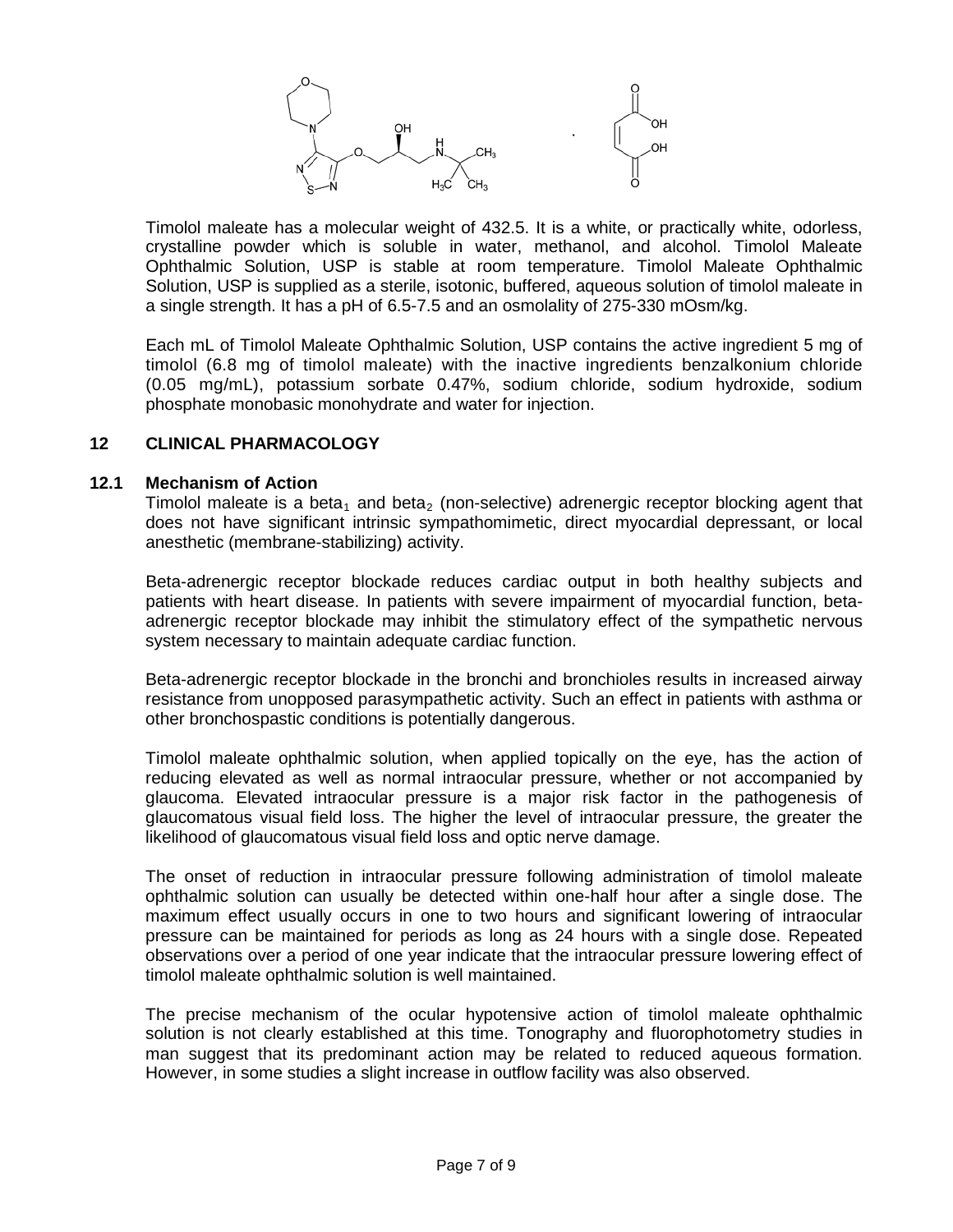## **12.3 Pharmacokinetics**

In a study of plasma drug concentration in 12 healthy subjects, the systemic exposure to timolol was determined following twice daily administration of timolol maleate ophthalmic solution (exaggerated regimen) for eight days. With timolol maleate ophthalmic solution mean plasma concentrations of timolol were 0.68 ng/mL and 0.88 ng/mL two hours after the first dose and the dose on the eighth day, respectively.

## **13 NONCLINICAL TOXICOLOGY**

#### **13.1 Carcinogenesis, Mutagenesis, Impairment of Fertility**

In a two-year study of timolol maleate administered orally to rats, there was a statistically significant increase in the incidence of adrenal pheochromocytomas in male rats administered 300 mg/kg/day (approximately 42,000 times the systemic exposure following the maximum recommended human ophthalmic dose). Similar differences were not observed in rats administered oral doses equivalent to approximately 14,000 times the maximum recommended human ophthalmic dose.

In a lifetime oral study in mice, there were statistically significant increases in the incidence of benign and malignant pulmonary tumors, benign uterine polyps and mammary adenocarcinomas in female mice at 500 mg/kg/day, (approximately 71,000 times the systemic exposure following the maximum recommended human ophthalmic dose), but not at 5 or 50 mg/kg/day (approximately 700 or 7,000, respectively, times the systemic exposure following the maximum recommended human ophthalmic dose). In a subsequent study in female mice, in which post-mortem examinations were limited to the uterus and the lungs, a statistically significant increase in the incidence of pulmonary tumors was again observed at 500 mg/kg/day.

The increased occurrence of mammary adenocarcinomas was associated with elevations in serum prolactin which occurred in female mice administered oral timolol at 500 mg/kg/day, but not at doses of 5 or 50 mg/kg/day. An increased incidence of mammary adenocarcinomas in rodents has been associated with administration of several other therapeutic agents that elevate serum prolactin, but no correlation between serum prolactin levels and mammary tumors has been established in humans. Furthermore, in adult human female subjects who received oral dosages of up to 60 mg of timolol maleate (the maximum recommended human oral dosage), there were no clinically meaningful changes in serum prolactin.

Timolol maleate was devoid of mutagenic potential when tested *in vivo* (mouse) in the micronucleus test and cytogenetic assay (doses up to 800 mg/kg) and *in vitro* in a neoplastic cell transformation assay (up to 100 mcg/mL). In Ames tests the highest concentrations of timolol employed, 5,000 or 10,000 mcg/plate, were associated with statistically significant elevations of revertants observed with tester strain TA100 (in seven replicate assays), but not in the remaining three strains. In the assays with tester strain TA100, no consistent dose response relationship was observed, and the ratio of test to control revertants did not reach 2. A ratio of 2 is usually considered the criterion for a positive Ames test.

Reproduction and fertility studies in rats demonstrated no adverse effect on male or female fertility at doses up to 21,000 times the systemic exposure following the maximum recommended human ophthalmic dose.